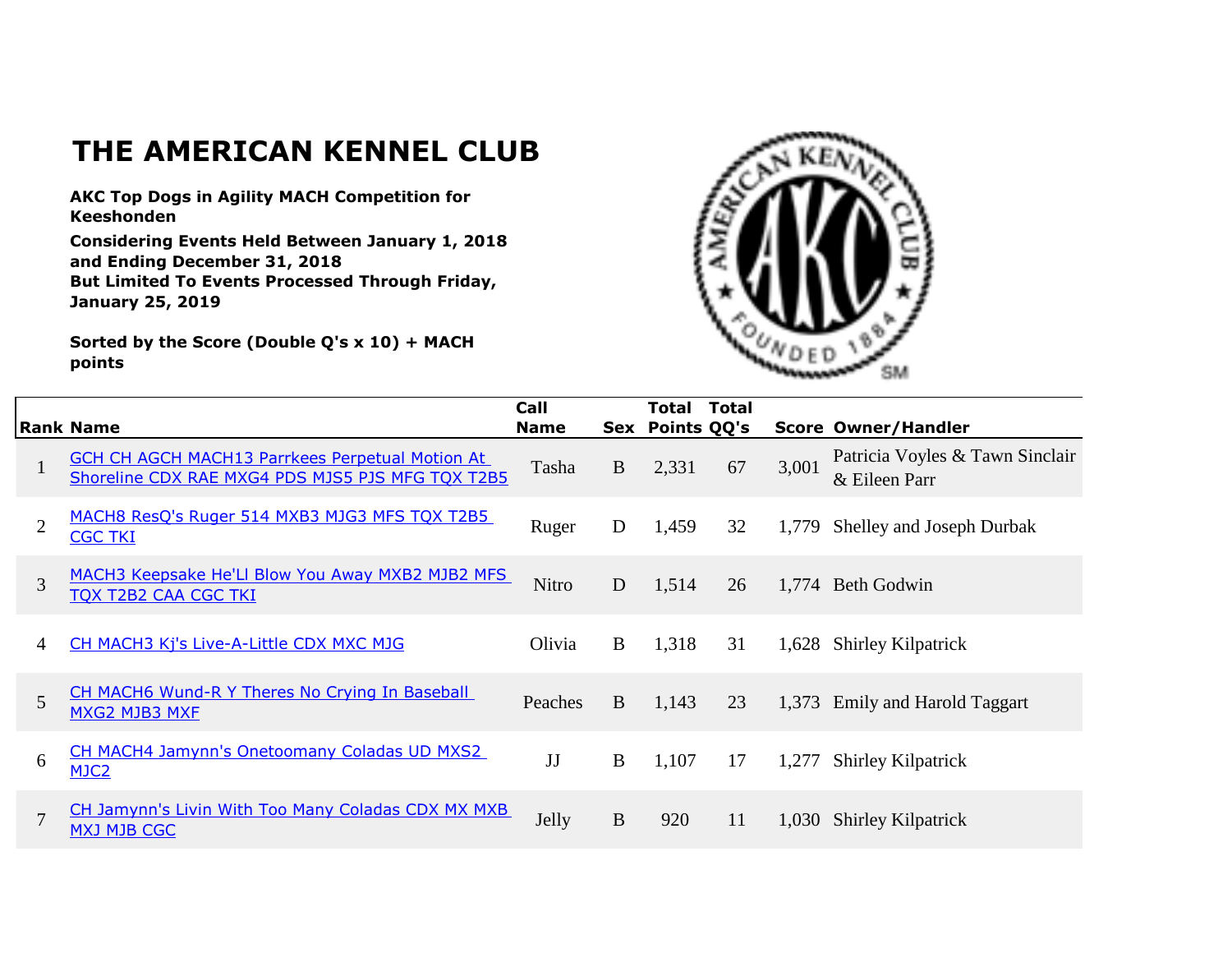| 8  | <b>MACH3 Krafty's Secret Peppermint Twist MXC MJB2 NF</b>                                        | Heidi | $\bf{B}$    | 809 | 12     | 929 | <b>Ruth Thompson</b>                                     |
|----|--------------------------------------------------------------------------------------------------|-------|-------------|-----|--------|-----|----------------------------------------------------------|
| 9  | <b>GCH CH MACH3 Shoreline's Way Too Tuff CDX BN RM</b><br>RAE3 MXB2 PAD MJC MXF TQX T2B3 CGC TKI | Mack  | D           | 595 | 25     | 845 | Robyn and Blain McNutt &<br><b>Tawn Sinclair</b>         |
| 10 | CH MACH Hallelujah's Canon Amen CD RE MXG MJB2<br>MXF T2B6 CGC                                   | Canon | $\mathbf D$ | 616 | 14     | 756 | John and Sue Ellen Cassidy                               |
| 11 | CH MACH Keepsake Firestarter VCD2 UD OM1 VER RAE<br>MXS MJB2 XF T2B                              | Flint | D           | 659 | 9      | 749 | Jean Munger                                              |
| 12 | <b>GCH CH MACH Coaster Kees Pounce And Bounce CD BN</b><br>RAE MXS MJG XF T2B2 CGC               | Loki  | D           | 523 | 15     | 673 | Carol and Stuart Blair                                   |
| 13 | GCH CH Kj's Play Date CDX BN RE MX MXB MXJ MJB<br><b>MXF CGCA</b>                                | Zelly | B           | 565 | 10     | 665 | Lois Waddell                                             |
| 14 | CH MACH Shoreline's Cup O Sunshine MXS MJS XF T2B<br><b>TKA</b>                                  | HaHa  | $\bf{B}$    | 469 | 10     | 569 | Jocelyn Tipple                                           |
| 15 | MACH2 Adonai's Star Attraction MXC MJG MXF T2B2<br><b>CGC</b>                                    | Kato  | D           | 406 | 12     | 526 | Craig Josling                                            |
| 16 | Windrift's Sky Full Of Stars MX MXJ OF CGC TKN                                                   | Skye  | $\bf{B}$    | 440 | $\tau$ | 510 | Claire O'Neil                                            |
| 17 | CH MACH Ladyslipper's Top Hat And Tail CD BN RE MXG<br><b>MJS NF RATO CGC TKP</b>                | Beau  | $\mathbf D$ | 356 | 9      | 446 | <b>GM</b><br>Karen Sheahan,<br>Godfrey and Karen Godfrey |
| 18 | MACH5 Sonata's Start Your Engines CD RE MXG2 MJG2<br><b>MXP XF T2B</b>                           | Rev   | $\mathbf D$ | 357 | 6      | 417 | Mary Beth Wadja                                          |
| 19 | MACH15 Sherwood's Selah MXC5 MJC5 MXF TQX T2B2                                                   | Selah | B           | 250 | 13     | 380 | Kimberly Smith                                           |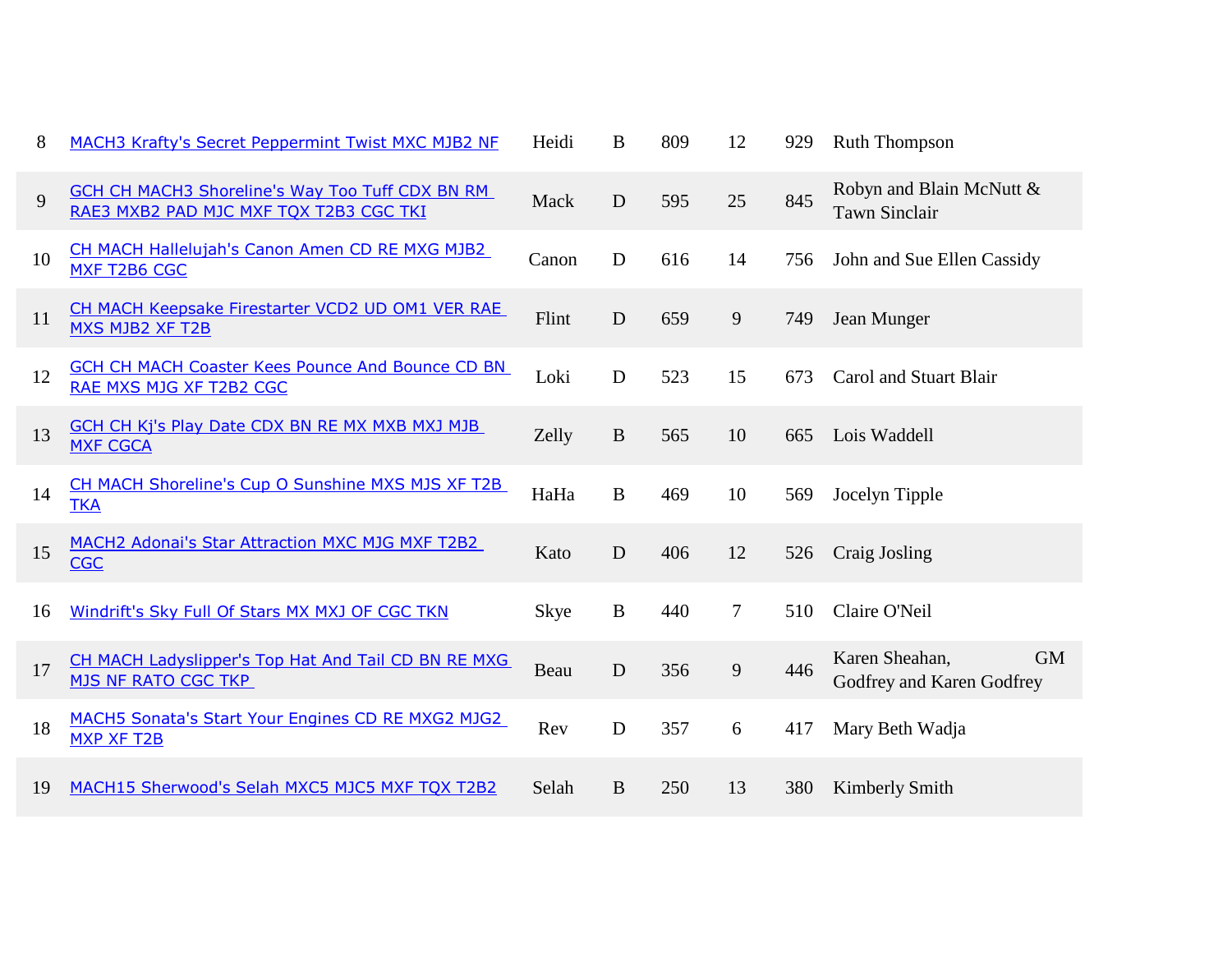| 20 | CH Wintu's Wants To Winsome MX MXB MXJ MJB MFB<br>T <sub>2</sub> B <sub>3</sub> | Tye    | D | 245 | 12 | 365 | Sandra Lambright & Kris Arnds                             |
|----|---------------------------------------------------------------------------------|--------|---|-----|----|-----|-----------------------------------------------------------|
| 21 | Keepsake Lightning Strikes Twice CD MX MXB MXJ                                  | Leia   | B | 235 | 11 | 345 | Lydia Taylor                                              |
| 22 | CH MACH2 Windrifs Right On The Money MXS MJG XF<br><b>T2B CGC TKN</b>           | Ama    | B | 276 | 6  | 336 | Claire O'Neil, Karen O'Neil &<br>Joanne Reed              |
| 23 | CH MACH Shoreline's Hangin' Tuff MXB MJG T2B                                    | Sunny  | B | 241 | 8  | 321 | Jocelyn Tipple, Edith Tipple $\&$<br><b>Tawn Sinclair</b> |
| 24 | Hallelujah Amen Katie CD RE MX MXJ MJB XF T2B CGC                               | Katie  | B | 217 | 6  | 277 | John and Sue Ellen Cassiday                               |
| 25 | <b>GCHB CH Foxfair The Astronomer MX MXB MXJ TKN</b>                            | Galaxy | D | 162 | 7  | 232 | Jeanne Buente                                             |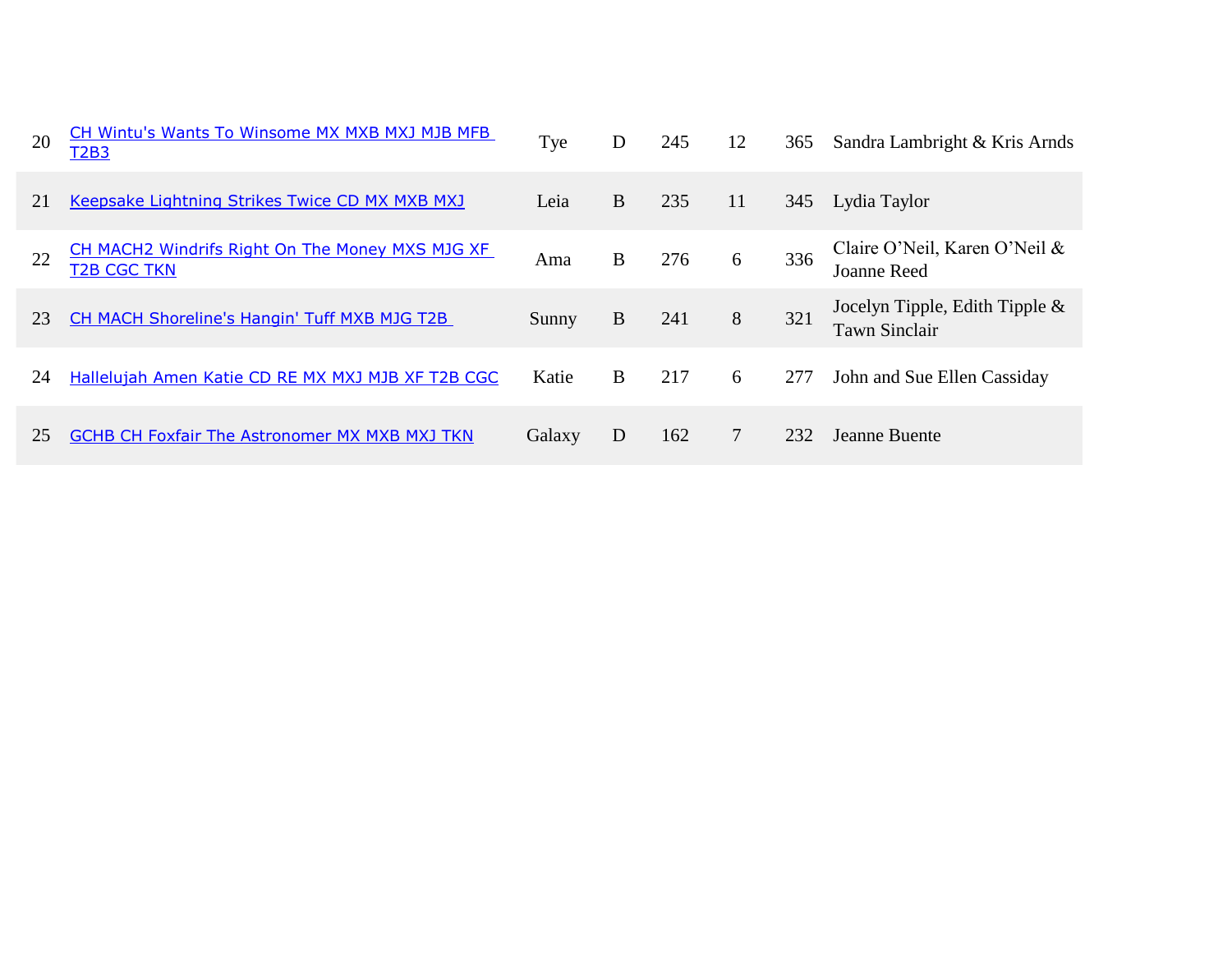## **THE AMERICAN KENNEL CLUB**

**AKC Top Dogs in Agility PACH Competition for Keeshonden**

**Considering Events Held Between January 1, 2018 and Ending December 31, 2018 But Limited To Events Processed Through Friday, January 25, 2019**

**Sorted by the Score (Double Q's x 10) + MACH points**



|                | <b>Rank Name</b>                                                                                                       | Call<br><b>Name</b> |          | Total<br>Sex Points QQ's | <b>Total</b> |     | <b>Score Owner/Handler</b>          |
|----------------|------------------------------------------------------------------------------------------------------------------------|---------------------|----------|--------------------------|--------------|-----|-------------------------------------|
|                | CH MACH3 PACH3 Kj's Speed Date BN RA MXC MJC MXP8<br>MXPG MJP7 MJPG PAX3 OF T2B RATO                                   | Flirt               | B        | 1594                     | 43           |     | 2,024 Laura Inman                   |
| $\overline{2}$ | CH MACH4 PACH Skyline's Isabella The Ball MXB2 MJS2<br>MXP4 MXPB MJP6 MJPS PAX NF                                      | <b>Izzy</b>         | $\bf{B}$ | 1075                     | 16           |     | 1,235 Ruth Thompson                 |
| 3              | MACH5 PACH Winsome's Raising The Bar MXG2 MJG2<br>MXP3 MXPB MJP4 MJPB PAX OF T2B14 T2BP2                               | Race                | D        | 876                      | 27           |     | 1,146 Kris Arnds                    |
| $\overline{4}$ | Sweetkees Kacy Ruttkay RN NA NAJ MXP4 MXPB MJP6<br><b>MJPS OF</b>                                                      | Kasey               | D        | 770                      | 6            | 830 | Dawn Rager & Don<br>Warren          |
| 5              | MACH2 Duncan MXS MJS MXP MJP3 MJPB OF T2B                                                                              | Duncan              | D        | 640                      | $\tau$       | 710 | Jessica Houghton &<br>Francis Kelly |
| 6              | MACH11 PACH Rainkees He's Got Razzmatazz CD RE<br>MXC3 MJS4 MXP3 MXPB MJP3 MJPB PAX MFC TQX MFP<br><b>T2B2 CGC TKI</b> | Tazz                | D        | 586                      | 12           | 706 | <b>Beth Godwin</b>                  |
| $\tau$         | PACH Sweetkees Mia Esmerelda Ruttkay NA MXP4 MXPB<br>MJP6 MJPS PAX NF                                                  | Mia                 | B        | 568                      | 5            | 618 | Dawn Rager                          |
| 8              | PACH Afkee's Berberella MX MXB MXJ MJB MXP12 MXPB2<br>MJP9 MJPG PAX MXF MFPB2 TQXP T2B T2BP3 CGC TKN                   | Bertha              | B        | 381                      | 6            | 441 | Lexie Billman                       |